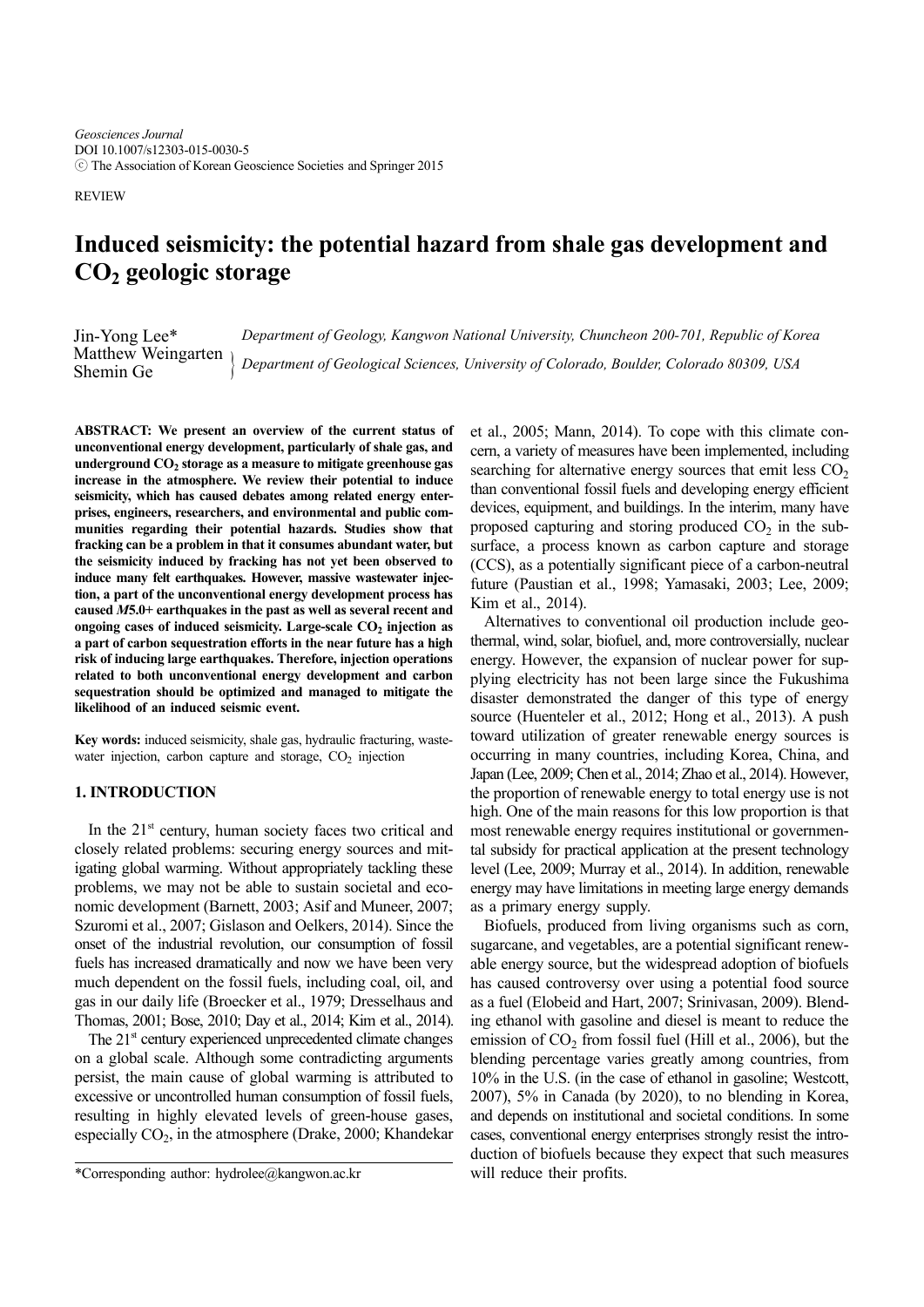Conventional energy companies have suffered from progressively increasing oil exploration and development costs, as many of the existing fields are being depleted (Sorrell et al., 2010). Therefore, energy companies have developed innovative technologies to scavenge the nearly depleted oil fields or to search for new alternative fuel sources. Unconventional energy sources such as shale oil, shale gas, and coal bed methane (previously impractical or uneconomic) have become a focus of their interest (Wang et al., 2014). As new technologies such as horizontal drilling and hydraulic fracturing (fracking) are developed, shale gas increasingly becomes an accessible "energy game changer", heralding the so-called shale revolution or energy revolution (Jaffe, 2010; Boersma and Johnson, 2012; Hughes, 2013).

The development of shale gas has been confronted with critical problems. The process of hydraulic fracturing has been blamed for excessive use of water, which is required to break shale formations to create permeable pathways for gas to flow (Guo et al., 2014). Fracking requires injection of, on average, 20 million liters of water into each well (Howarth et al., 2011). Should we sacrifice clean water for energy? Furthermore, fracking has caused debates regarding the contamination of shallow groundwater due to the injection of fracking fluid containing proppant and chemicals, and the release of methane, radioactive compounds and heavy

metals (Manuel, 2010; Mooney, 2011; Gassiat et al., 2013; Simon, 2014; Flewelling and Sharma, 2015; Lefebvre et al., 2015). The situation is further aggravated by studies suggesting that massive wastewater injection wells, which dispose of wastewaters from the hydraulic fracturing process, can cause significant earthquakes (up to *M*6.0) (Ellsworth, 2013; Keranen et al., 2013, 2014). The state of Oklahoma, considered stable tectonically, is experiencing tremors (*M*3.0+) due to induced earthquakes, coincident with high-volume wastewater injection (Holland, 2013; Keranen et al., 2013, 2014).

The induced seismicity is not limited to wastewater injection (McGarr et al., 2015; Fig. 1); other activities of concern include underground  $CO<sub>2</sub>$  storage in carbon capture and storage (CCS) projects (Zoback and Gorelick, 2012; Hitzman, 2014; Verdon, 2014), deep drilled enhanced geothermal systems (EGS) (Majer et al., 2007; Giardini, 2009; Brodsky and Lajoie, 2013; Karvounis et al., 2014; Kuehn et al., 2014), and conventional oil and gas extraction (NAS, 2013). Like wastewater injection, injection of  $CO<sub>2</sub>$  or water can also cause felt (*M*3.0+) earthquakes (Lei et al., 2008). Thus, public concerns about these induced earthquakes can decelerate the practical application of energy technologies (NAS, 2013; Clarke et al., 2014).

The objectives of this paper are to present a brief overview



**Fig. 1.** Induced seismicity and assessed basins (light grey colored) with shale oil and shale gas formations in the world. The base figure and basin location data are from USEIA (2013). The inset map (location of Oklahoma and surrounding shale gas basins) is redrawn from USGS (2013). The induced seismicity data (reported until June 2012) are from NAS (2013).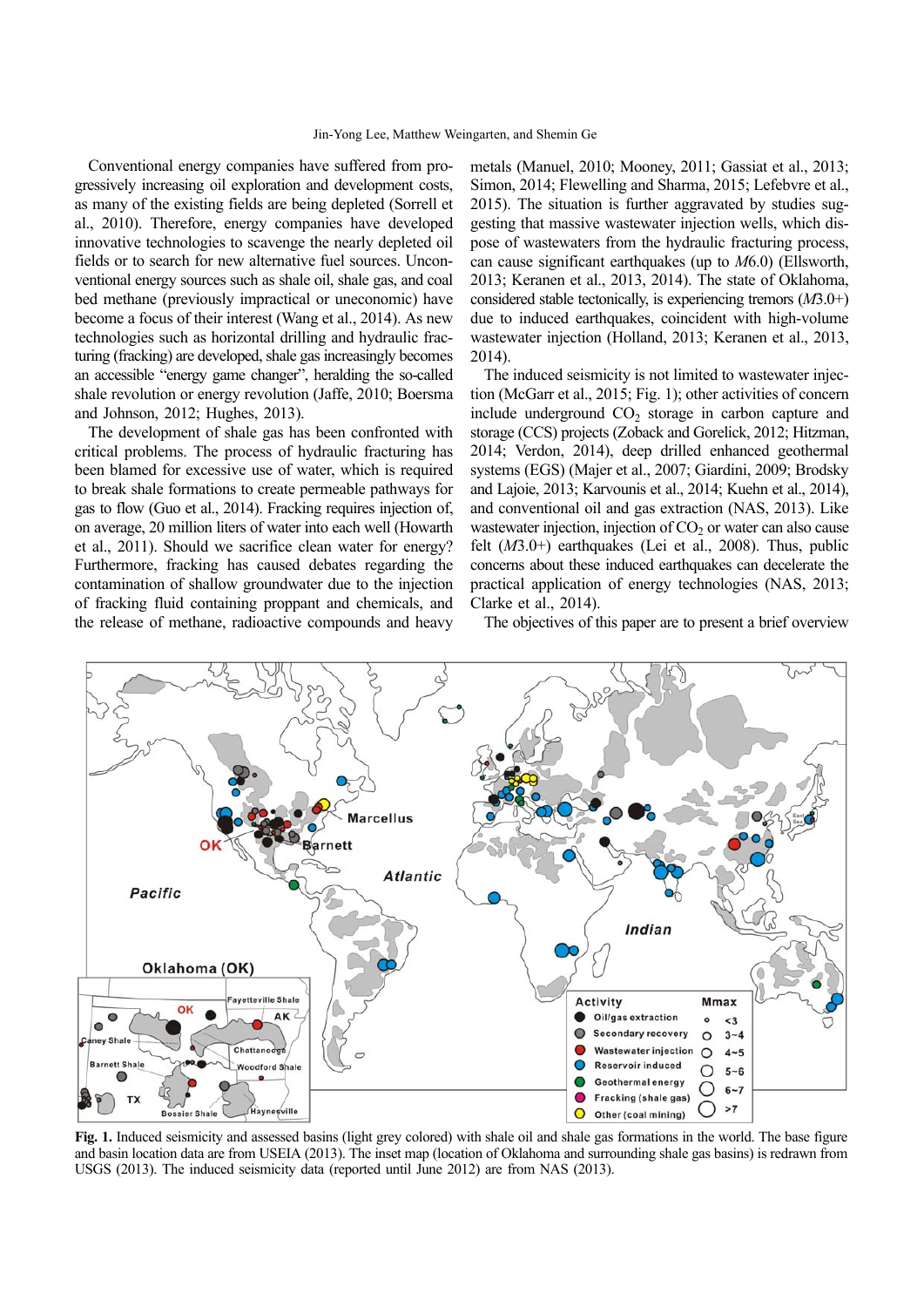of the current status of shale gas development and underground  $CO<sub>2</sub>$  storage in the world, and to subsequently review their potential to induced earthquakes as well as other related externalities. If the risks and costs are high, attention must be paid, and optimum operation is needed to secure the energy supply and the stored  $CO<sub>2</sub>$ .

# **2. SHALE GAS DEVELOPMENT AND CARBON STORAGE**

#### **2.1. Shale Gas Development**

Shale gas is natural gas, mostly methane, trapped within shale formations that act as a reservoir. In the past, shale gas was not technically or economically feasible, mainly because of the low permeability of the reservoirs (Jarvie et al., 2007). With the advent of the new technologies of horizontal drilling and hydraulic fracturing, shale gas has increasingly become a main source of energy supply. Figure 1 shows the assessed shale gas basins in the world (USEIA, 2013; USGS, 2013). According to USEIA (2013), there is a total of 7,299 trillion cubic feet (tcf) of technically recoverable shale gas in the world, which is a 10.2% increase from prior estimates in 2011. This increase can be attributed to new shale gas basins discoveries. USEIA (2013) also listed the top ten countries with technically recoverable shale gas resources, including China (15.3%), Argentina (10.9%), Algeria (9.7%), the U.S. (9.1%), and Canada (7.8%). However, technically recoverable does not mean economically recoverable when considering the market and the current technology level of each country (Arthur et al., 2009; USEIA, 2013). For example, China has the greatest shale gas resource (Fig. 1), but it has not been developed much, mainly because of the technical challenges presented by fracking, water availability, and

**Table 1.** Statistics of Barnett and Marcellus shale plays in the U.S.

deficiency in infrastructure (Mauter et al., 2014; Wang et al., 2014).

In the U.S., shale gas occupied only 1.6% of natural gas production in 2000 but by 2010 increased dramatically to 23.1%, a 14-fold increase (Wang and Krupnick, 2013). The most active shale gas plays based on daily production include the Barnett Shale and the Marcellus Shale (Ground Water Protection Council and ALL Consulting, 2009; Kargbo et al., 2010; Table 1). The Barnett Shale play is located in the Fort Worth Basin of north-central Texas (Fig. 1), which is the oldest and was once the largest producing gas field in the U.S. (Martineau, 2007). Natural gas production with hydraulic fracturing started there in 1999, with 78.8 bcf (billion cubic feet) in 2000, and reached 2.09 tcf in 2012 (RRC, 2014), 26 times greater than in 2000. Meanwhile, Nicot and Scanlon (2012) reported that, in 2010, water used for fracking at the Barnett Shale comprised of about 9% of the 308  $Mm<sup>3</sup>$  annual water use in Dallas, the 9<sup>th</sup> largest city in the U.S., and they foresaw there would be strong competition for water between the local water supply and the water-intensive shale gas enterprise.

The Marcellus Shale is located in the Appalachian Basin, across six states, including Pennsylvania and New York (Fig. 1), and now holds the largest store of recoverable shale gas in the U.S. (Yu and Sepehroori, 2014; Table 1). The Marcellus produced about 365 bcf of natural gas in 2007 and drastically increased its production to 5.1 tcf in 2014, about 18% of total natural gas production in the U.S. (USEIA, 2014). With the introduction of fracking, the Marcellus has been revitalizing since 2005 (Arthur et al., 2009). Considine et al. (2011) projected that, if the price of natural gas does not fall, gas production at the Marcellus could support 250,000 jobs, with state and local tax revenues of 2 billion dollars. Despite of economic benefits, there are concerns

| Parameters                                | <b>Barnett Shale</b>                                                              | Marcellus Shale                                                       |
|-------------------------------------------|-----------------------------------------------------------------------------------|-----------------------------------------------------------------------|
| Main location                             | Texas                                                                             | Pennsylvania (6 states)                                               |
| Basin                                     | Fort Worth Basin                                                                  | Appalachian Basin                                                     |
| Age                                       | Mississippian period (354–323 Ma) <sup>a</sup>                                    | Devonian period $(416-350 \text{ Ma})^{\text{d,f}}$                   |
| Coverage area                             | $6,458$ square miles <sup>b</sup>                                                 | 94,893 square miles <sup>b</sup>                                      |
| Depth                                     | $6,500 - 8,500$ ft <sup>a</sup>                                                   | 4,000-8,500 ft $c$                                                    |
| Thickness                                 | 300-500 $ft^a$                                                                    | 50 $-200$ ft <sup>c</sup>                                             |
| Porosity                                  | $0.05 - 0.06^a$                                                                   | 0.08 <sup>c</sup>                                                     |
| Total organic carbon                      | $3.2 \text{ wt} \%^{\text{a}}$                                                    | $12 \text{ wt} \%^b$                                                  |
| Gas in place                              | 256 trillion cubic feet $(tcf)^a$                                                 | $1,500$ tcf <sup>c</sup>                                              |
| Technically recoverable gas               | $43.38 \text{ tcf}^b$                                                             | 141 tcf <sup>e</sup> ; 410.34 tcf <sup>b</sup> ; 489 tcf <sup>f</sup> |
| Average estimated ultimate recovery (EUR) | $1.42$ bcf/well <sup>b</sup>                                                      | $1.18$ bcf/well <sup>b</sup>                                          |
| Reservoir temperature                     | 150–180 °F (65–82 °C) <sup>h</sup>                                                | 120-150 °F (49-65 °C) <sup>f</sup>                                    |
| First production with new technology      | 1999                                                                              | $2005^k$                                                              |
| No. of production wells                   | $>2,340^{\circ}$ ; 8,294 <sup>g</sup> ; 15,856 <sup>b</sup> ; 14,900 <sup>j</sup> | $>7,109$ ;                                                            |
|                                           |                                                                                   |                                                                       |

<sup>a</sup>Montgomery et al. (2005); <sup>b</sup>USEIA (2011); <sup>c</sup>Yu et al. (2014); <sup>d</sup>Soeder and Kappel (2009); <sup>f</sup>Kargbo et al. (2010); <sup>g</sup>Patzek et al. (2013); h Struchtemeyer et al. (2011); <sup>i</sup>Stateimpact (2014a), only for Pennsylvania; <sup>i</sup>Nicot and Scanlon (2012); <sup>k</sup>Harper (2008).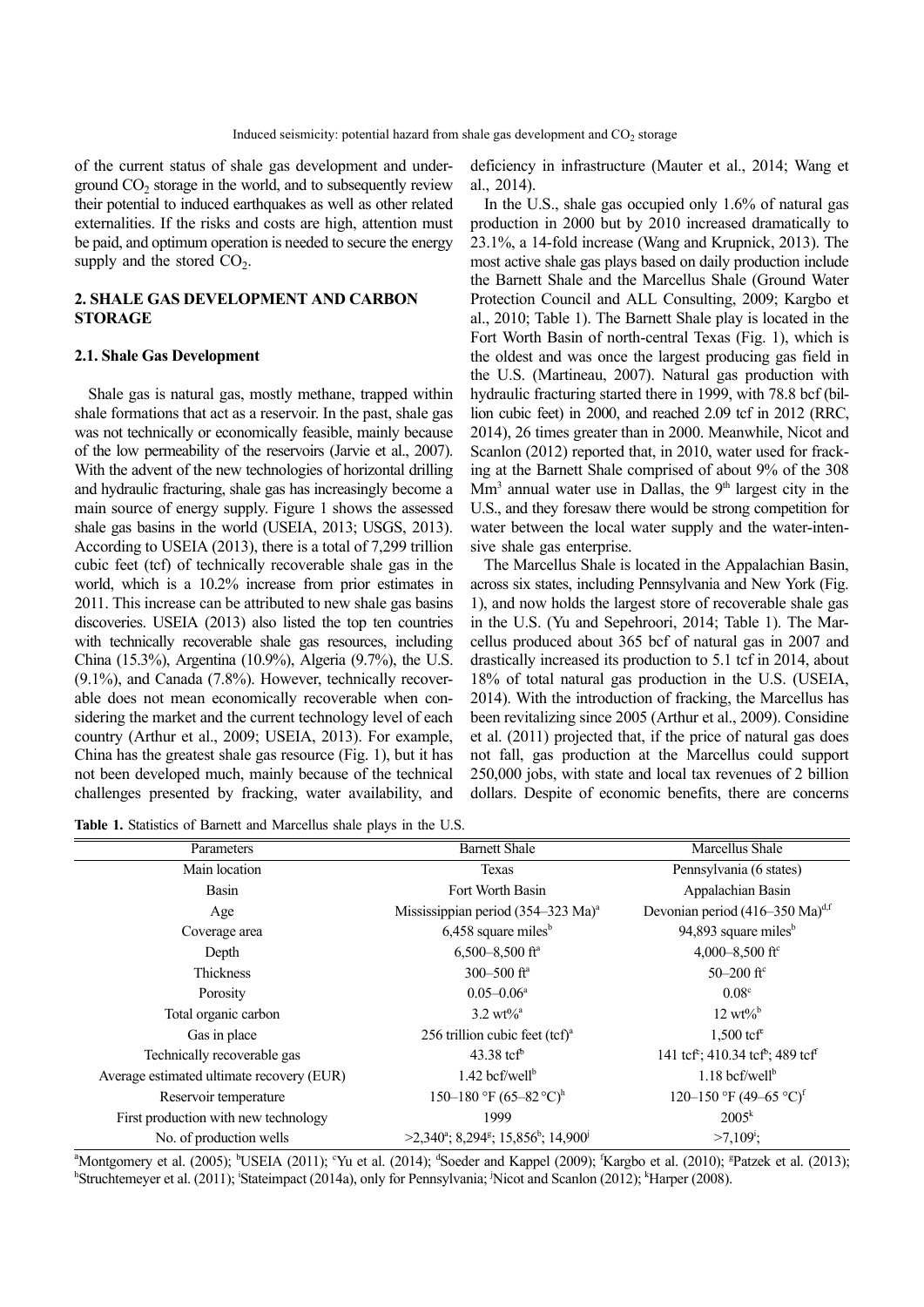with development of the Marcellus Shale. The large amount of water used to stimulate the shale formation, about 3 million gallons per hydraulic fracturing operation, is of great concern to regional and local water managers in this area (Harper, 2008; Soeder and Kappel, 2009). Furthermore, environmental concerns regarding groundwater contamination due to fracking have still not been resolved (Beaver et al., 2014).

To date, the environmental externalities of shale gas development have not stopped most countries worldwide from pursuing the resource; the economic benefit and potential for energy security outweigh the costs. Thus, the continued development of shale gas implies the elevated potential for induced seismicity worldwide.

## **2.2. CO<sub>2</sub> Storage**

A plausible method to tackle  $CO<sub>2</sub>$  emission is to capture the gas from fossil fuel-consuming facilities, including power plants and petrochemical companies, and store it underground (Martinsen et al., 2007; Park et al., 2014). Carbon capture and storage (or sequestration) (CCS) projects are widespread globally (Fig. 2; Kim, 2009; Global CCS Institute, 2014). However, CCS technology varies greatly by country, from basic research to field scale pilot injection, because of economic and political conditions as well as environmental perceptions (Haszeldine, 2009). Besides these hurdles, geological  $CO<sub>2</sub>$  sequestration requires some critical geological conditions, including tectonic stability and a large extent of rock formation with good porosity, appropriate depth, and a suitable cap rock (Gibson-Poole et al., 2006). Considering these factors, depleted oil and gas reservoirs, deep saline aquifers, and coal beds were first considered for geological sequestration (Metz et al., 2005; Michael et al., 2010; Park et al., 2014). In addition, reactive basaltic rocks have also been considered for injecting  $CO<sub>2</sub>$  to form carbonate minerals (Gislason and Oelkers, 2014). Sometimes,  $CO<sub>2</sub>$  injection can be combined with oil production to enhance oil and gas recovery in nearly depleted fields or unmineable coal beds (EPR, EGR, ECBM; Hill et al., 2013).

The U.S. is one of the countries researching innovative  $CCS$  technology and searching for appropriate sites for  $CO<sub>2</sub>$ injection. The U.S. government (USDOE) has formed a network of seven Regional Carbon Sequestration Partnerships to support technology development and to implement large scale  $CO<sub>2</sub>$  storage, including the Big Sky Carbon Sequestration Partnership, Southeast Regional Carbon Sequestration Partnership and West Coast Regional Carbon Sequestration Partnership, and it has also supported 23 small scale injection projects throughout the country (USDOE, 2012). The regional partnerships have focused on three phases including injection site characterization, small scale field injection, and large scale field injection (USDOE, 2012). The U.S. government is also collaborating with China, Germany, Norway and Algeria to disseminate its experience. As of October 2012,  $CO<sub>2</sub>$  injection was ongoing in the Illinois Basin



**Fig. 2.** Locations of large carbon capture and storage (CCS) sites in the world (as of 2014), involving capture, transport and CO<sub>2</sub> storage. The location data are from Global CCS Institute (2014). The site names are shortened for identification.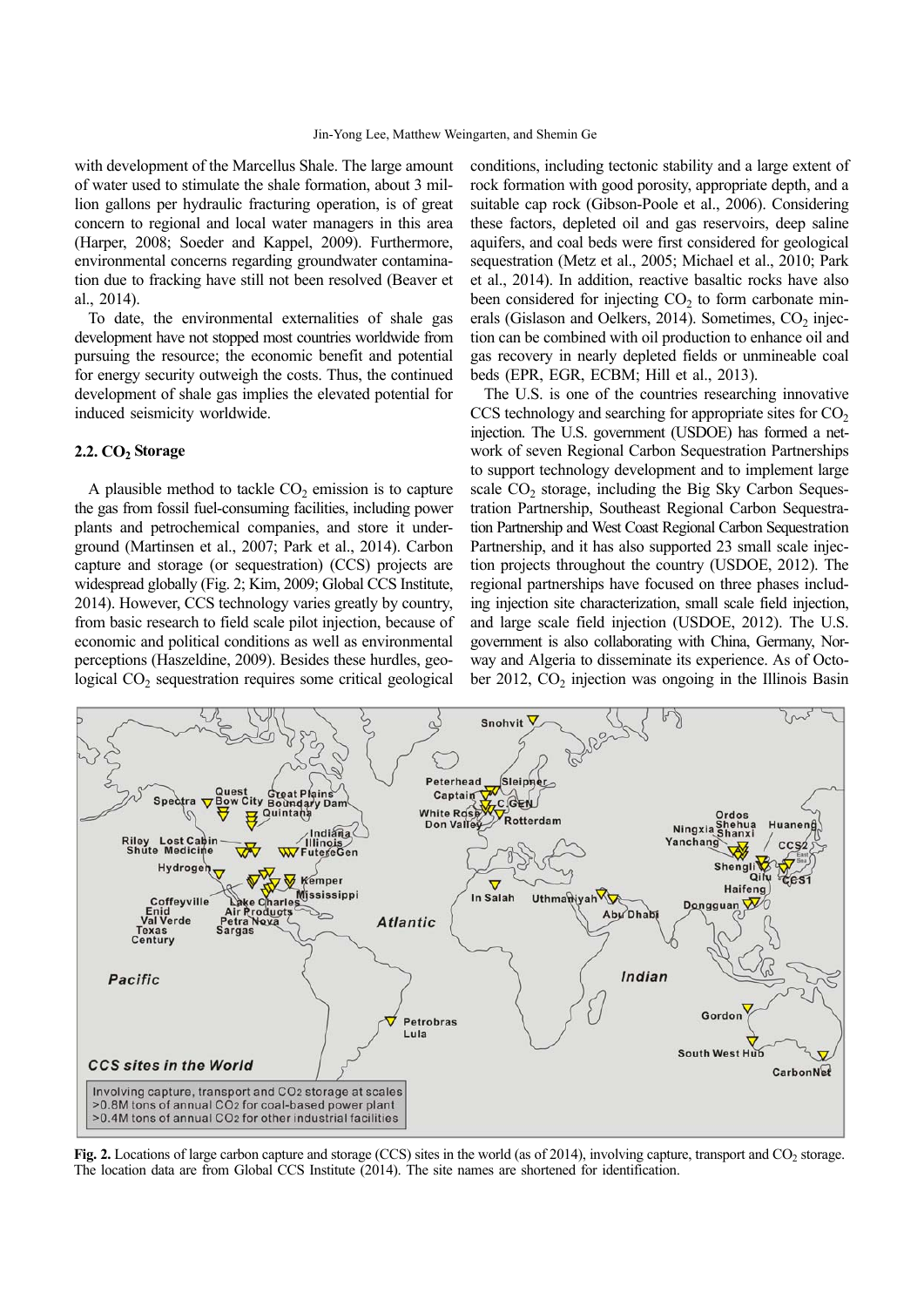(sandstone reservoir) and the Gulf Coast (sandstone reservoir) with large target volumes of 1 to 3.4 million metric tons (USDOE, 2012).

China has long suffered from air pollution and is the top  $CO<sub>2</sub>$  emission country, mainly because of massive coal combustion (Seligsohn et al., 2010; Coneybeare, 2013). To tackle the greenhouse gas emission problem, China has prioritized the deployment of renewable energy rather than the CCS option (Coneybeare, 2013). With the implementation of necessary regulations, China announced the start of research on CCS technology in 2007, and is supporting leading energy companies to deploy CCS demonstration projects (Seligsohn et al., 2010; Best and Beck, 2011; Ming et al., 2014). As of 2013, China has 11 large-scale integrated CCS projects sequesting  $CO<sub>2</sub>$  volumes of 0.8 to 3 million tons per annum, including enhanced oil recovery (EOR) and geological storage (Coneybeare, 2013). China also has international cooperative CCS projects with the U.S., Australia, Canada, and the EU (GermanWatch, 2014).

Norway has been pursuing a variety of measures to develop CCS technologies, aiming to build a full-scale CCS plant by 2020 (Global CCS Institute, 2014). The country started one of the first  $CO<sub>2</sub>$  injection projects in the world and it has two fully operational offshore gas fields with  $CO<sub>2</sub>$  injection (Onarheim et al., 2015). Sleipner is an offshore gas field with  $CO<sub>2</sub>$  injection (800–1,000 m below sea floor) beginning in 1996 and Snøhvit is also an offshore gas field where  $CO<sub>2</sub>$ is injected at a rate of 700,000 ton per year below 2,560– 2,670 m under the sea floor (Global CCS Institute, 2014). Most recently, Norway has agreed with the Czech Republic to cooperate in promoting CCS as an essential climate change mitigation technology (Bellona, 2015).

Australia is one of the leading countries for commercial CCS deployment with many demonstration projects, two flagship projects (South West Hub and CarbonNet), and developing interest in offshore  $CO<sub>2</sub>$  storage (CO2CRC, 2014). Canada commenced the world's first large-scale CCS project in the power sector in 2014 (Global CCS Institute, 2014). Based on the Canadian CO2 Capture & Storage Technology Roadmap (CETE, 2006), the country has been accelerating development of low greenhouse gas emission technologies. As of 2014, Canada has seven large-scale CCS projects and three of them are dedicated geological storage and four are related to enhanced oil recovery (Global CCS Institute, 2014). Japan is one of countries actively developing notable CCS projects even though it does not have large-scale projects (Global CCS Institute, 2014). Japan started four pilot and demonstration projects including the Tomakomai, COURSE 50, EAGLE and the Osaki CoolGen projects, from which it is intending to draw information on the development of large scale CCS projects and  $CO<sub>2</sub>$  behavior in the subsurface (Global CCS Institute, 2014).

Korea is one of the top  $10 \text{ CO}_2$  emission countries in the world, and is also active in developing CCS technology (Jung et al., 2013). Most recently, the Korean government affirmed that CCS is one of the top six essential technologies to be developed in the near future, and thus the government will greatly elevate R&D funding to support it (investing 2.3 billion dollars by 2019; MEST, 2010). There are now two large R&D groups, the Korea Carbon Capture & Sequestration R&D Center (KCRC), funded by the Ministry of Science, ICT, and Future Planning since 2011, and the K-COSEM Research Center, funded by the Ministry of Environment since April 2014.

Complying with the Korea CCS 2020 plan (MEST, 2010), KCRC is focusing on third-generation technology development of  $CO<sub>2</sub>$  capture, innovative technology development integrating  $CO<sub>2</sub>$  capture and storage at the total capacity of 10,000 ton level, original technology development of  $CO<sub>2</sub>$ chemical and biological transformation and utilization, and establishment of CCS research infrastructure by 2020 (KCRC, 2014). K-COSEM is dedicated to developing technologies for environmental monitoring, risk assessment, and environmental management for CCS, and to modify relevant environmental laws and regulations for commercial deployment of CCS. Two CCS pilot projects are now ongoing (see Fig. 2), and are led by the Korean Electric Power Corporation, considering offshore  $CO<sub>2</sub>$  storage in the Ulleung Basin in the East Sea and the Kunsan Basin in the West Sea (Global CCS Institute, 2014; Kang et al., 2014; Zahid et al., 2014). In January 2015, a pilot injection of  $CO<sub>2</sub>$  on offshore Pohang was initiated (The Yeongnamilbo, 2015).

As seen above, the worldwide application of CCS, especially subsurface  $CO<sub>2</sub>$  injection, will continue to increase in the future. Future large-scale CCS projects pose the potential for induced seismicity worldwide, not limited to specific basins or regions.

### **3. INDUCED SESMICITY**

#### **3.1. Fracking and Wastewater Injection**

Figure 3 shows a general schematic of fracking in shale gas development. The first step of fracking process is to inject a large quantity of water (2–4 million gallons per fracking) at high-pressure (20–50 MPa) to create a network of fractures in the formation which enhances reservoir permeability. The water is mixed with proppant such as sand and typically contains chemical additives (shown in inset in Fig. 3) (Perkins, 2014). The shattered rock, with the support of proppant, now contains permeable pathways to release trapped shale gas, mostly methane, which is pumped to the surface in a water/ gas mixture.

During and after fracking, when the pressure is released, some of the injected fracking water is recovered (called flowback). During the production stage, some water is produced with the natural gas (called produced water) (Vidic et al., 2013), but it is not easy to distinguish between the two.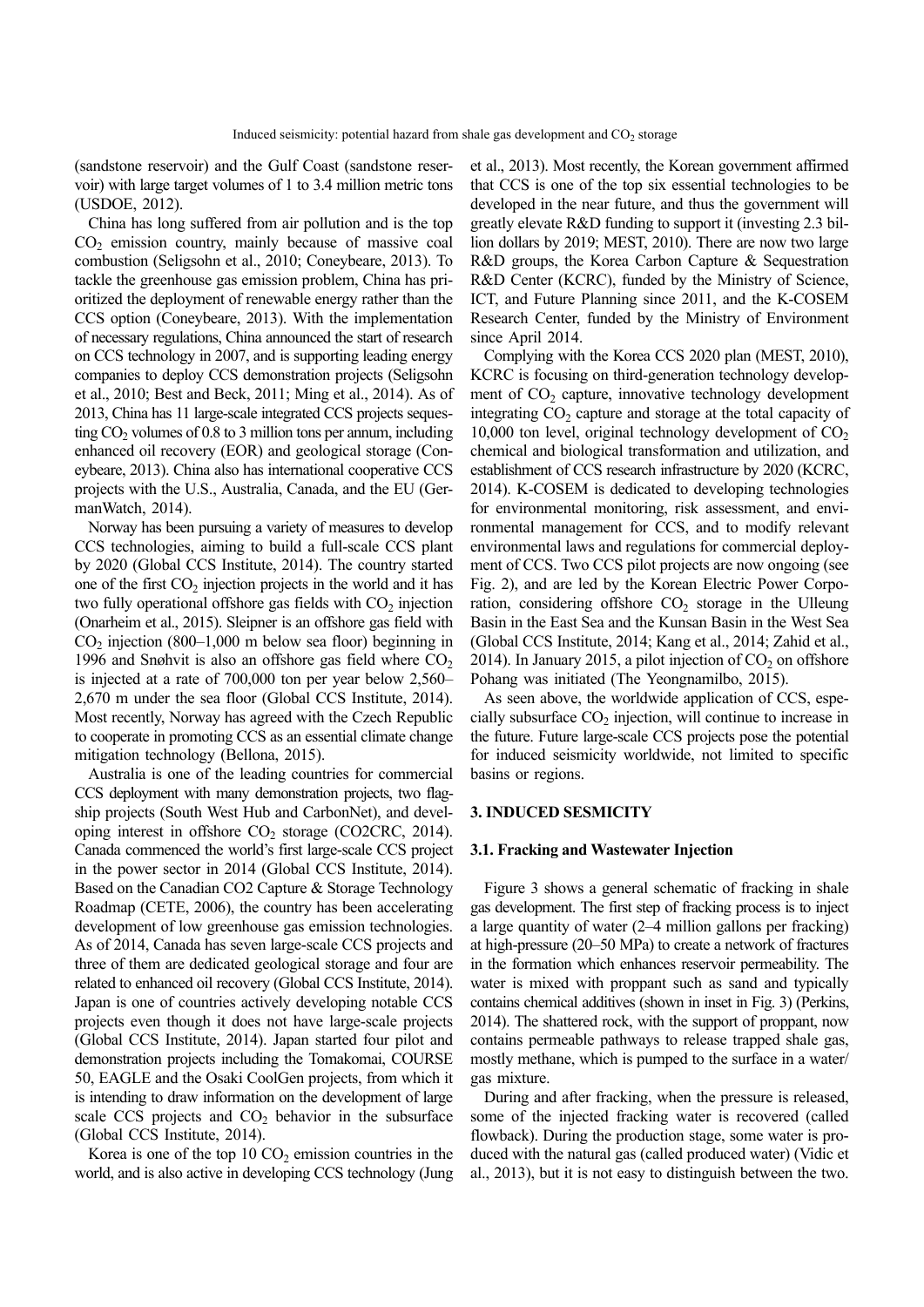Jin-Yong Lee, Matthew Weingarten, and Shemin Ge



**Fig. 3.** Schematic of hydraulic fracturing (fracking) in shale gas development, also showing the components of the fracking fluid. The figure is modified from IEA (2011).

The flowback water, including the produced water, is generally considered to be  $25\%$  (range =  $10-90\%$ ) of the total injected water (Haluszczak et al., 2013; Yang et al., 2013). Because the flowback contains proppant, chemicals, organics, high levels of salts, and natural radionuclides, it should be collected and treated prior to discharge (Kargbo et al., 2010; Haluszczak et al., 2013; Vengosh et al., 2013; Abualfaraj et al., 2014). However, this water is hard to treat, and the water treatment is expensive. In many cases, as an economical measure, the flowback or produced water is injected into nearby disposal wells (Kerr, 2012; Ellsworth, 2013; Vidic et al., 2013). However, the number of available, nearby disposal wells is limited, and it is costly to use remote disposal wells because of the need to transport the water. Meanwhile, shale gas production is expanding such that disposal wells are accommodating increasing volumes with very high injection rates, e.g., about 1.9 million  $m<sup>3</sup>$  per year per well (Keranen et al., 2014).

Subsurface fluid injection causes both a reservoir pore pressure increase and a perturbation to the stress field in the reservoir and surrounding rocks (NRC, 1990; Hsieh, 1996;

NAS, 2013). Reservoir pore pressure increases promote slip along preexisting faults due to a reduction of the normal stress on the fault in the area where the pore pressure has been changed (Nicholson and Wesson, 1990; NAS, 2013). However, all fluid injection does not induce felt seismicity. It largely depends on geology and hydrogeology of the reservoir as well as the rate of fluid injection. Another crucial factor is the presence of faults optimally oriented to the regional stress field which are of sufficient size to produce felt earthquakes (NAS, 2013; McGarr et al., 2015).

The fracking (stimulation) water injection has been reported to induce seismicity (Smith, 2012; Ehrenberg, 2012; Davies et al., 2013; Ellisworth, 2013; NAS, 2013 and references therein). Ellisworth (2013) reported that the largest earthquake induced by the hydraulic fracturing process had a magnitude of 3.6, and thus did not pose a serious risk. Davies et al. (2013) compiled induced earthquakes worldwide that have occurred since 1929, from which they concluded that hydraulic fracturing operation itself cannot cause felt earthquakes. Ehrenberg (2012) suggested the more comprehensive conclusion that the largest earthquake in the U.S. related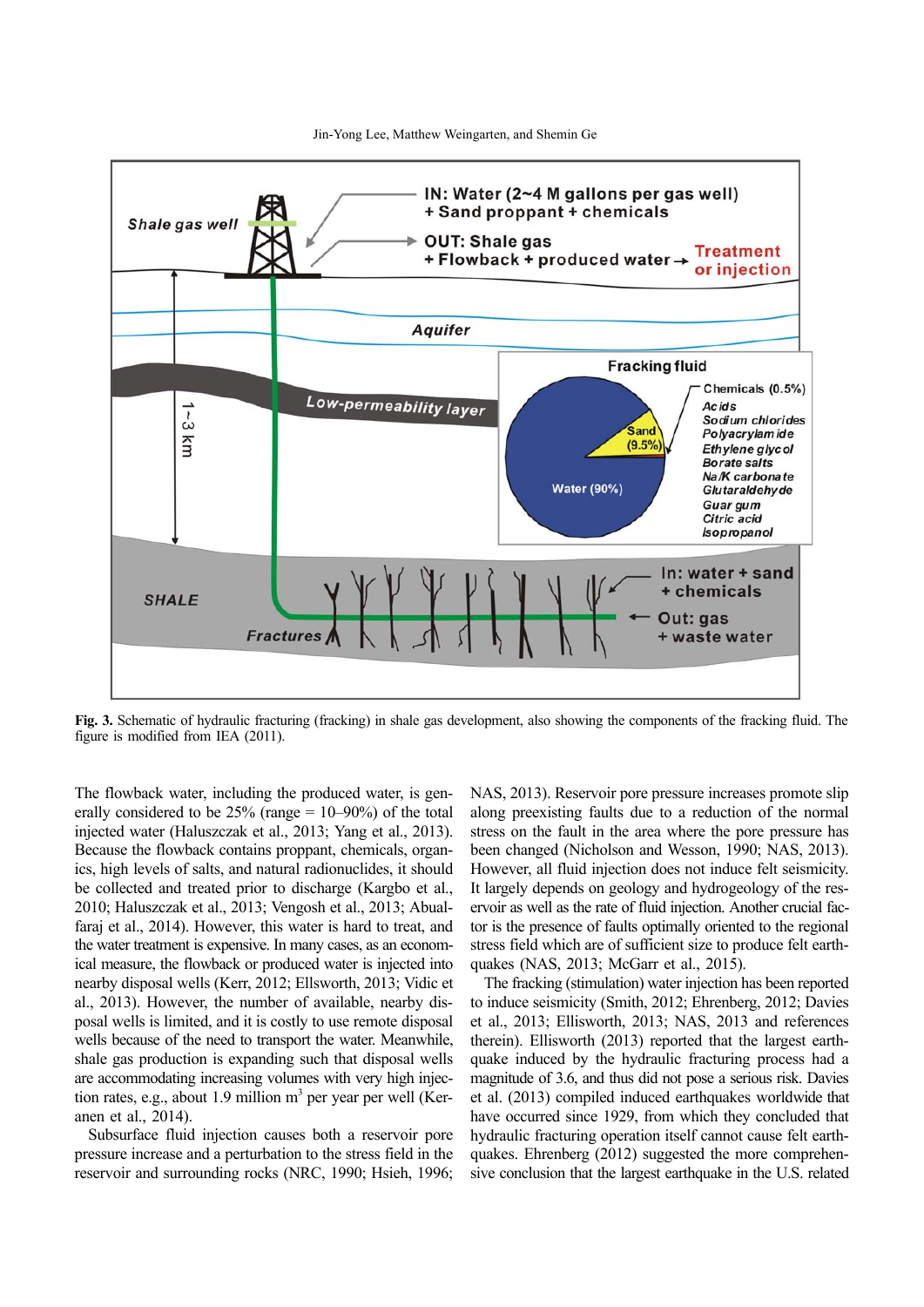

**Fig. 4.** Number of the earthquakes over magnitude 3 (*M*3.0+) occurred in Oklahoma from 1973 to 2014. The histogram and spatial distribution data are from USGS (2015).

to fracking had a magnitude of 2.8. Smith (2012) and McGarr (2014) also presented similar opinions, that the risk of induced seismicity associated with current fracking activity with proper management is low. Although it is not conclusive, many published papers and researchers have converged on the notion that fracking does not pose a large induced seismic hazard, but wastewater injection from fracking is risky with several *M*5.0+ earthquakes induced in the last 5 years.

Figure 4 shows the number of earthquakes of greater than *M*3.0 that have occurred in Oklahoma (see location in Fig. 1) and the inset map) since 1973 (USGS, 2015). Because the state of Oklahoma is tectonically stable, the average number of earthquakes recorded from 1973 to 1999 was only 1.6 per annum (USGS, 2014), but since 2009, earthquakes have drastically increased to nearly 600 in 2014 (USGS, 2015). The largest one, *M*5.6, hit Oklahoma in November 2011. This increase coincided with the start of wastewater injection in 2009. In this state, most of vertical gas production wells have evolved to horizontal wells since 2008, and from 2008, gas production and wastewater injection expanded dramatically (USDOE, 2009; Keranen et al., 2014). Keranen et al. (2013, 2014) attributed this unprecedented earthquake swarm to high-rate wastewater injection into disposal wells, drawing much attention from mass media and the public community, because swarms of quakes have continued in 2014 and several thousand disposal wells are active (as of 2013) in the state at depths of 3 to 6 km (Stateimpact, 2014b).

The risk of a potential *M*6.0+ earthquake in Oklahoma has doubled in the last 5 years. Earthquakes hazard across the central U.S. has also generally increased with case studies of injection-induced seismicity in the 2011 *M*5.3 Trinidad, Colorado earthquake (Rubinstein et al., 2014), the 2012 *M*4.8 Timpson, Texas earthquake (Frohlich et al., 2014), and the 2011 *M*4.7 Guy, Arkansas earthquake (Horton, 2012). Oklahoma, as well as other recent wastewater injection-induced seismicity, should serve as a cautionary tale to fracking and subsequent wastewater injection operations in new region and basins across the world.

## 3.2. CO<sub>2</sub> Injection

Figure 5 shows options for  $CO<sub>2</sub>$  injection into the subsurface (Metz et al., 2005). In addition to injection into deep saline aquifers, it can be used to recover residual oil and gas from the depleted oil and gas fields while also fulfilling the objective of  $CO<sub>2</sub>$  storage. The depth of  $CO<sub>2</sub>$  injection is rather shallower than shale gas production and wastewater injection, but the injection volume might be much larger (Mazzoldi, 2012). Induced earthquakes due to  $CO<sub>2</sub>$  injection have not been practically reported, because commercial deployment of geological storage has not begun (e.g., Miller et al., 2003; Lucier et al., 2006; Cappa and Rutqvist, 2011, 2012; Nicol et al., 2011; Mazzoldi, 2012; Zoback and Gorelick, 2012; Zakharova and Goldberg, 2014).

Based on a theoretical modeling study, Cappa and Rutqvist  $(2011)$  concluded that  $CO<sub>2</sub>$  injections can trigger earthquakes with a maximum magnitude of 4.5. Based on two earthquakes with magnitudes of 5.7 and 6.0 in Italy, Miller et al. (2003) suggested that the release of trapped high pressure  $CO<sub>2</sub>$ can trigger a large earthquake. Nicol et al. (2011) reported the similar result, from reviewing data from 75 sites in the world where water injection occurred, that commercial  $CO<sub>2</sub>$ injection  $(\sim 50 \text{ Mt of total injection volume})$  can induce earthquakes of greater than *M*6, and their magnitudes would increase with injection size. However, Mazzoldi (2012) told a different story, suggesting that the maximum magnitude of earthquakes generated by  $CO<sub>2</sub>$  injection is in the range of *M*2.0 to *M*3.9. McGarr (2014) showed that the maximum magnitude of an induced seismic sequence is proportional to the total volume injected.

It has been noted that minor induced seismicity (*M*2–*M*3) can damage the seal integrity of the  $CO<sub>2</sub>$  reservoir even though the earthquakes are hardly felt on the surface, not resulting in human harm and building damage (Zoback and Gorelick, 2012). Even small to moderate earthquakes triggered by the injection or pressure changes in the repository can cause fractures in the upper low-permeability cap rock (Fig. 5) or reactivation of existing faults. Stored  $CO<sub>2</sub>$  may leak vertically through the fractures and reactivated faults (Chiaramonte et al., 2008).

We do not have seismic data from  $CO<sub>2</sub>$  injection at commercial scales, but this process is analogous to fracking water injection and wastewater injection with pressure. Considering the injection pressure, injection volume, and injection depth, we can reasonably infer that commercial  $CO<sub>2</sub>$  injection may induce felt earthquakes and their magnitudes could be larger than in the cases of fracking or wastewater injection.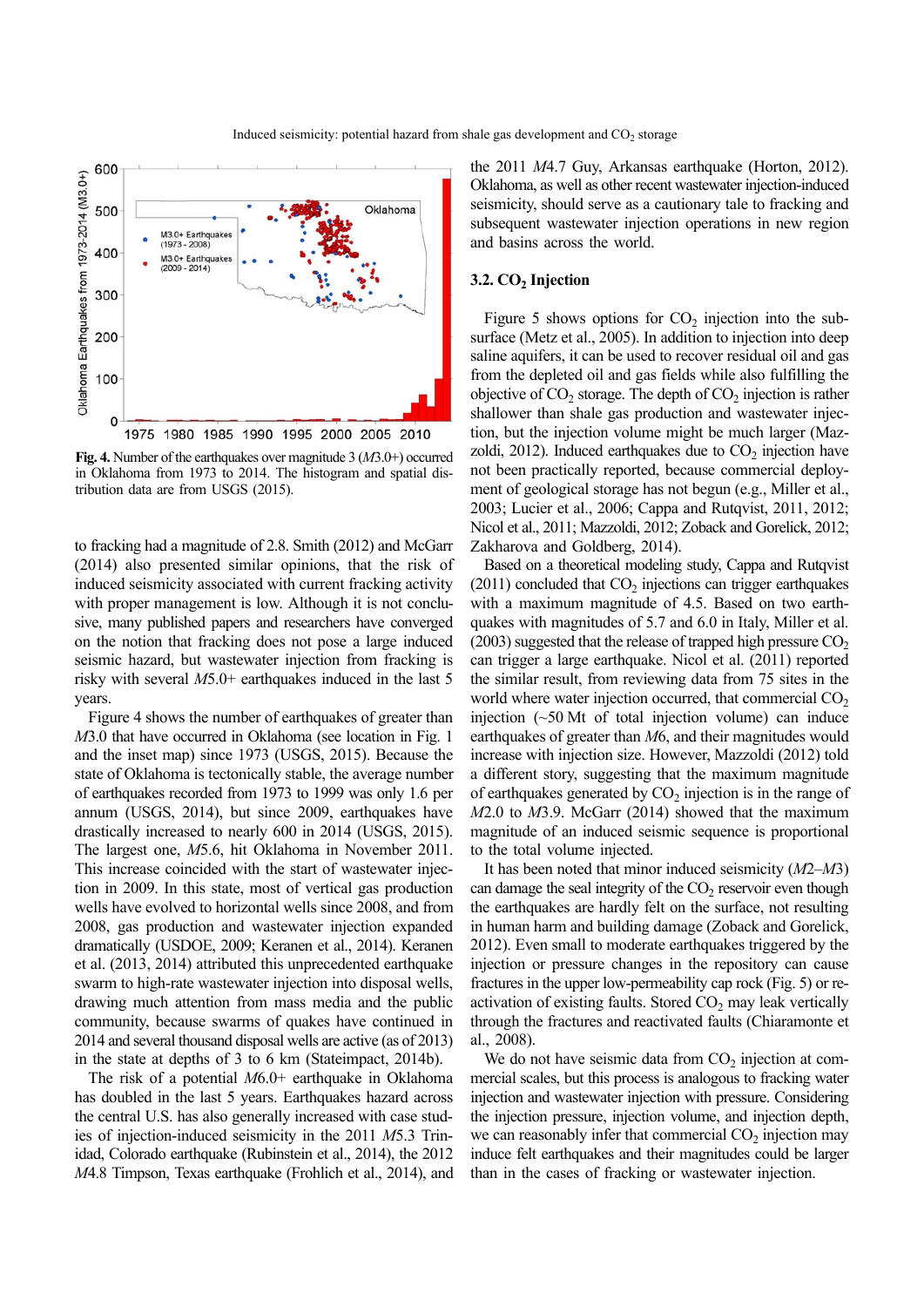

Jin-Yong Lee, Matthew Weingarten, and Shemin Ge

**Fig. 5.** Options of geological storage for carbon dioxide  $(CO<sub>2</sub>)$ . The figure concept and depth data are from Metz et al. (2005).

#### **4. SUMMARY AND SUGGESTION**

We have considered the current status of shale gas development and  $CO<sub>2</sub>$  geological storage, and reviewed their potential to induce earthquakes based on published literature and available internet resources. Although our review is not exhaustive, we reached following conclusions.

1) Unconventional shale gas production, with the help of horizontal drilling and hydraulic fracturing technologies, is greatly expanding globally. Fracking uses significant water resources, but the hydraulic fracturing process itself does not appear to induce large earthquakes. However, massive injection of wastewater into disposal wells causes earthquakes of greater than *M*5.0; without proper mitigation management, the earthquakes will continue in the near future.

2) As a way to avert the  $CO<sub>2</sub>$  emission problem, many countries are pursuing geologic storage of  $CO<sub>2</sub>$ . Although commercial geological storage of  $CO<sub>2</sub>$  has not been implemented yet, the injection pressure, injection volume, depth, and the magnitude of induced earthquakes cannot be disregarded and even the minor seismicity can disrupt the seal integrity of  $CO<sub>2</sub>$  reservoir. Thus, planned commercial  $CO<sub>2</sub>$ geologic storage projects should attempt to quantify and mitigate the high potential for an induced earthquake.

Some economists and scientists (see Howarth et al., 2011) believe that the economic benefits of developing shale gas

outweigh the disadvantages. However, for such development to be sustainable, injection should be optimized and managed to mitigate the hazard posed by significant induced seismicity. One mitigation strategy is to develop a seismic hazard model specifically tailored to the characteristics of induced seismicity in a particular region (McGarr et al., 2015). More importantly, prior to the onset of injection and subsequent felt earthquakes, detailed reviews need to be performed of a region's geologic and hydrogeologic structure with specific emphasis on the potential for induced seismicity.

**ACKNOWLEDGMENTS:** This study is supported by Kangwon National University (2014–2015: visiting CU Boulder), and partly by the Basic Science Research Program through the National Research Foundation of Korea (NRF), funded by the Ministry of Education (NRF-2011-0007232). We really appreciate anonymous reviewers for their helpful comments.

#### **REFERENCES**

- Abualfaraj, N., Gurian, P.L., and Olson, M.S., 2014, Characterization of Marcellus shale flowback water. Environmental Engineering Science, 31, 514–524.
- Arthur, J.D., Bohm, B., and Layne, M., 2009, Hydraulic fracturing considerations for natural gas wells of the Marcellus Shale. Gulf Coast Association of Geological Societies Transactions, 59, 49–59.
- Asif, M. and Muneer, T., 2007, Energy supply, its demand and security issues for developed and emerging economies. Renewable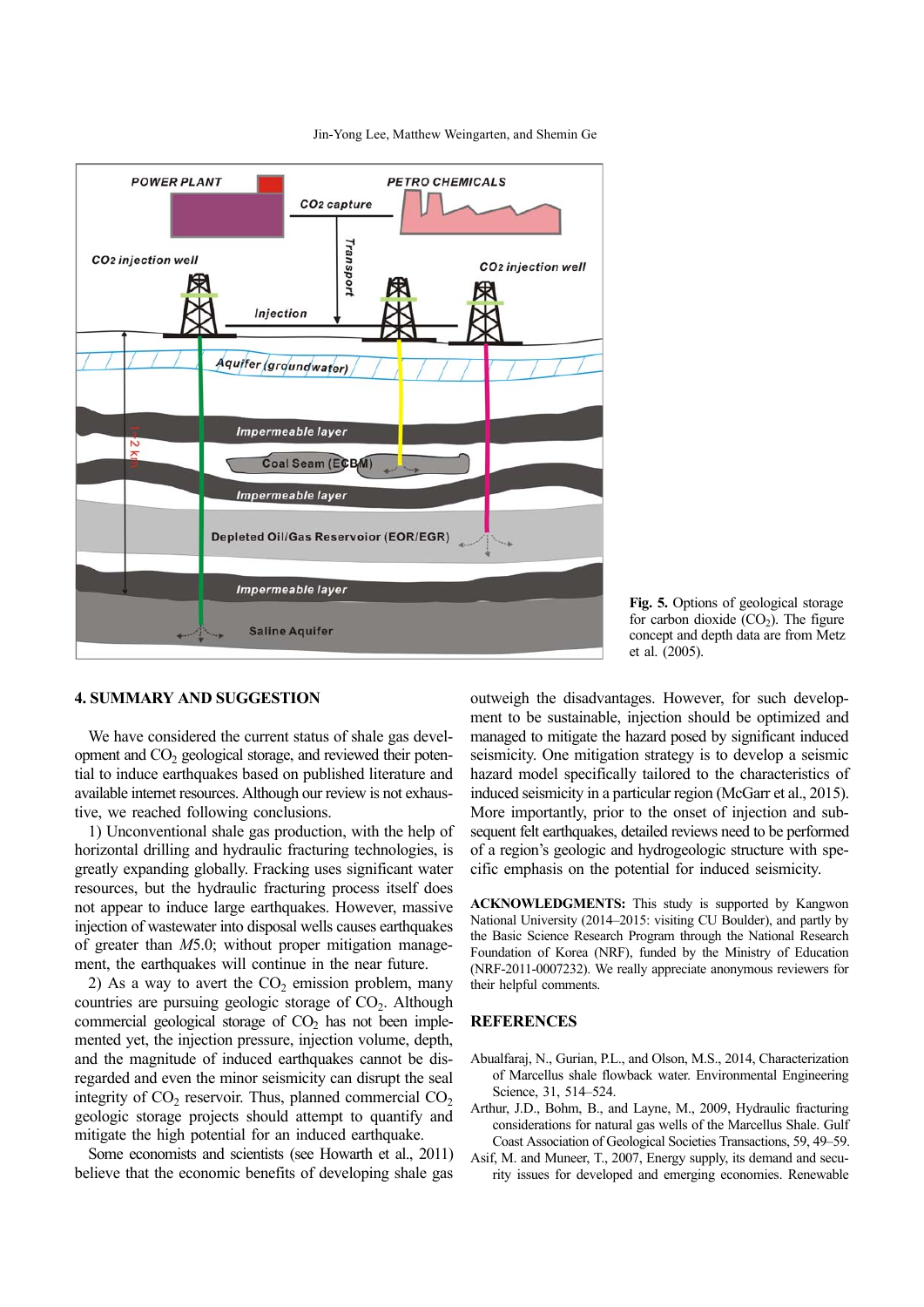and Sustainable Energy Reviews, 11, 1388–1413.

- Barnett, B., 2003, Security and climate change. Global Environmental Change, 13, 7–17.
- Beaver, W., 2014, Environmental concerns in the Marcellus Shale. Business and Society Review, 119, 125–146.
- Bellona, 2015, Norway and Czech Republic establish cooperation on CCS (http://bellona.org/news/ccs/2015-04). Accessed on May 16, 2015.
- Best, D. and Beck, B., 2011, Status of CCS development in China. Energy Procedia, 4, 6141–6147.
- Boersma, T. and Johnson, C., 2012, The shale gas revolution: US and EU policy and research agendas. Review of Policy Research, 29, 570–576.
- Bose, B.K., 2010, Global warming: energy, environmental pollution, and the impact of power electronics. Industrial Electronics Magazine, 4, 6–17.
- Brodsky, E.E. and Lajoie, L.J., 2013, Anthropogenic seismicity rates and operational parameters at the Salton Sea geothermal field. Science, 341, 543–546.
- Broecker, W.S., Takahashi, T., Simpson, H.J., and Peng, T.-H., 1979, Fate of fossil fuel carbon dioxide and the global carbon budget. Science, 206, 409–418.
- Cappa, F. and Rutqvist, J., 2011, Impact of  $CO<sub>2</sub>$  geological sequestration on the nucleation of earthquake. Geophysical Research Letters, 38, L17313.
- Cappa, F. and Rutqvist, J., 2012, Seismic rupture and ground accelerations induced by  $CO<sub>2</sub>$  injection in the shallow crust. Geophysical Journal International, 190, 1784–1789.
- CETE (Canmet Energy Technology Centre), 2006, CCSTRM: Canada's  $CO<sub>2</sub>$  capture & storage technology roadmap. Natural Resources Canada, 89 p.
- Chen, W.M., Kim, H., and Yamaguchi, H., 2014, Renewable energy in eastern Asia: Renewable energy policy review and comparative SWOT analysis for promoting renewable energy in Japan, South Korea, and Taiwan. Energy Policy. DOI: 10.1016/j.enpol. 2014.08.019
- Chiaramonte, L., Zoback, M.D., Friedmann, J., and Stamp, V., 2008, Seal integrity and feasibility of CO2 sequestration in the Teapot Dome EOR pilot: Geomechanical site characterization. Environmental Geology, 54, 1667–1675.
- Clarke, H., Eisner, L., Styles, P., and Turner, P., 2014, Felt seismicity associated with shale gas hydraulic fracturing: The first documented example in Europe. Geophysical Research Letters. DOI: 10. 1002/2014GL062047
- CO2CRC (Cooperative Research Centre for Greenhouse Gas Technologies), 2014, CCS activity in Australia 2014. CO2CRC, July 2014, 2 p.
- Coneybeare, D., 2013, China could lead in CCS. Utilities Unbundled, 14, 52–53.
- Considine, T.J., Watson, R., and Blumsack, S., 2011, The Pennsylvania Marcellus Natural Gas Industry: Status, Economic Impacts and Future Potential. The Pennsylvania State University, University Park, 60 p.
- Davies, R., Foulger, G., Bindley, A., and Styles, 2013, Induced seismicity and hydraulic fracturing for the recovery of hydrocarbons. Marine and Petroleum Geology, 45, 171–185.
- Day, J.W., Moerschbaecher, M., Pimentel, D., Hall, C., and Yanez-Arancibia, A., 2014, Sustainability and place: How emerging mega-trends of the 21<sup>st</sup> century will affect humans and nature at the landscape level. Ecological Engineering, 65, 33–48.
- Drake, F., 2000, Global Warming: The Science of Climate Change. Routlege, New York, 267 p.
- Dresselhaus, M.S. and Thomas, I.L., Alternative energy technologies. Nature, 414, 332–337.
- Ehrenberg, R., 2012, The facts behind the frack: Scientists weigh in on the hydraulic fracturing debate. Science News, Sep. 8, 20–25.
- Ellsworth, W.L., 2013, Injection-induced earthquakes. Science, 341. DOI: 10.1126/science.1225942
- Elobeid, A. and Hart, C., 2007, Ethanol expansion in the food versus fuel debate: how will developing countries fare? Journal of Agricultural & Food Industrial Organization, 5. DOI: 10.2202/1542- 0485.1201
- Flewelling, S. and Sharma, M., 2015, Comment on "Hydraulic fracturing in faulted sedimentary basins : Numerical simulation of potential long term contamination of shallow aquifers". Water Resources Research. doi: 10.1002/2014WR015904
- Frohlich, C., Ellsworth, W., Brown, W.A., Brunt, M., Luetgert, J., MacDonald, T., and Walter, S., 2014, The 17 May 2012 *M*4.8 earthquake near Timpson, East Texas: An event possibly triggered by fluid injection. Journal of Geophysical Research: Solid Earth, 119. doi:10.1002/2013JB010755
- Gassiat, C., Gleeson, T., Lefebvre, R., and McKenzie, J., 2013, Hydraulic fracturing in faulted sedimentary basins: Numerical simulation of potential contamination of shallow aquifers over long time scales. Water Resources Research, 49, 8310–8327.
- GermanWatch, 2014, CCS in China (http://germanwatch.org). Accessed on October 4, 2014.
- Giardini, D., 2009, Geothermal quake risks must be faced. Nature, 462, 848–849.
- Gibson-Poole, C.M., Edwards, S., Langford, R.P., and Vakarelov, B., 2006, Review of Geological Storage Opportunities for Carbon Capture and Storage (CCS) in Victoria. Cooperative Research Centre for Greenhouse Gas Technologies, Bentley, 116 p.
- Gislason, S.R. and Oelkers, E.H., 2014, Carbon storage in basalt. Science, 344, 373–374.
- Global CCS Institute, 2014, Projects (http://www.globalccsinstitute.com/projectcts/). Accessed on September 30, 2014.
- Ground Water Protection Council and ALL Consulting, 2009, Modern Shale Gas Development in the United States: A Primer. U.S. Department of Energy, Washington, D.C., 96 p.
- Guo, M., Xu, Y., and Chen, Y.D., 2014, Fracking and pollution: can China rescue its environment in time? Environmental Science & Technology, 48, 891–892.
- Haluszczak, L.O., Rose, A.W., and Kump, L.R., 2013, Geochemical evaluation of flowback brine from Marcellus gas wells in Pennsylvania, USA. Applied Geochemistry, 28, 55–61.
- Harper, J.A., 2008, The Marcellus Shale-An old "new" gas reservoir in Pennsylvania. Pennsylvania Geology, 28, 2–13.
- Haszeldine, R.S., 2009, Carbon capture and storage: how green can black be? Science, 325, 1647–1652.
- Hill, B., Hovorka, S., and Melzer, S., 2013, Geologic carbon storage through enhanced oil recovery. Energy Procedia, 37, 6808–6830.
- Hill, J., Nelson, E., Tilman, D., Polasky, S., and Tiffany, D., 2006, Environmental, economic, and energetic costs and benefits of biodiesel and ethanol biofuels. Proceedings of the National Academy of Sciences of the United States of America, 103, 11206– 11210.
- Hitzman, M.W., 2014, Induced seismicity potential of energy technologies. Outcrop, 63, 40.
- Holland, A.A., 2013, Earthquakes triggered by hydraulic fracturing in South-Central Oklahoma. Bulletin of the Seismological Society of America, 103, 1784–1792.
- Hong, S., Bradshaw, C.J.A., and Brook, B.W., 2013, Evaluating options for the future energy mix of Japan after the Fukushima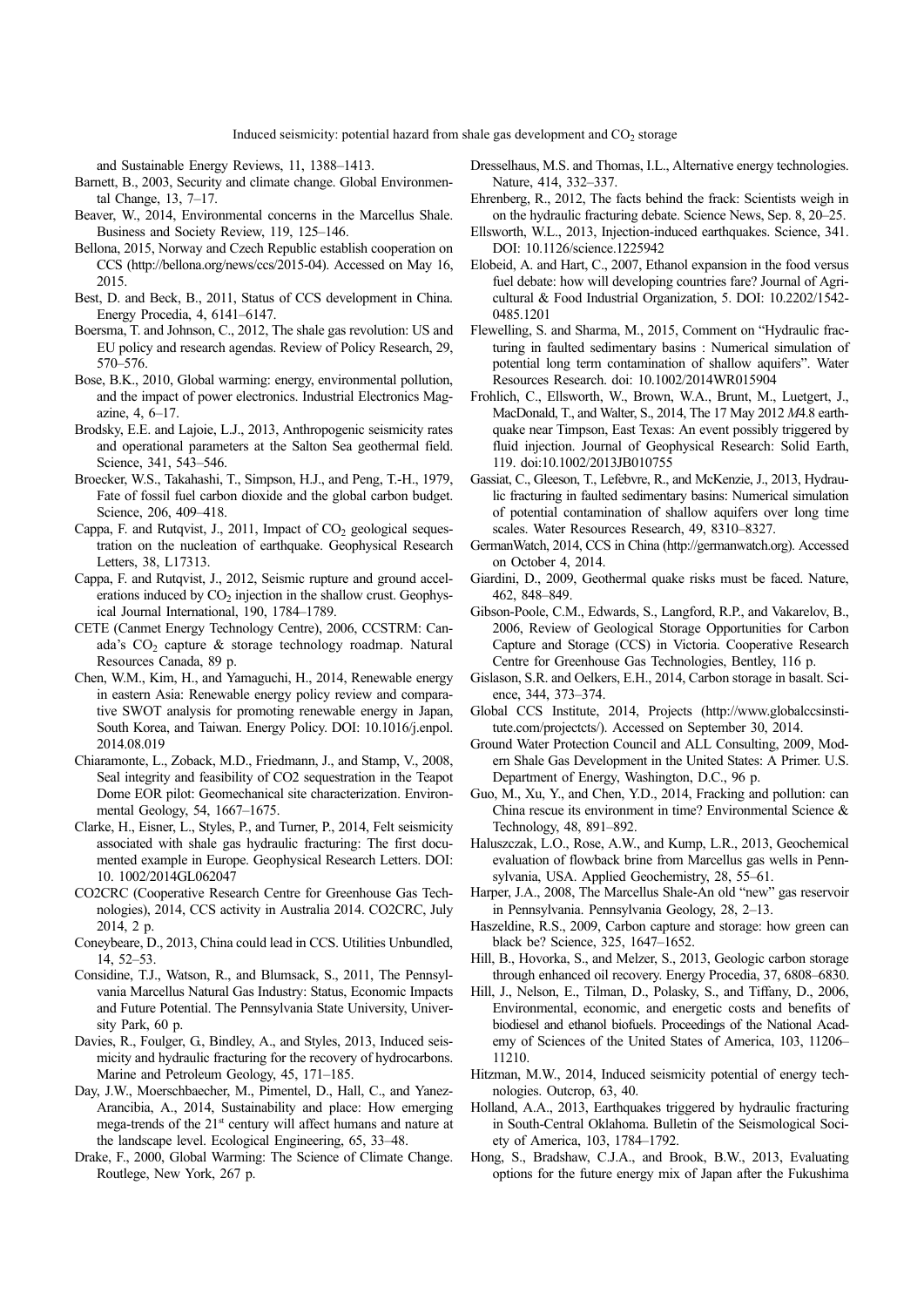nuclear crisis. Energy Policy, 56, 418–424.

- Horton, S., 2012, Disposal of hydrofracking waste fluid by injection into subsurface aquifers triggers earthquake swarm in Central Arkansas with potential for damaging earthquake. Seismological Research Letters, 83, 250–260.
- Howarth, R.W., Ingraffea, A., and Engelder, T., 2011, Natural gas: Should fracking stop? Nature, 477, 271–275.
- Hsieh, P.A., 1996, Deformation-induced changes in hydraulic head during groundwater-withdrawal. Ground Water, 34, 1082–1089.
- Huenteler, J., Schmidt, T.S., and Kanie, N., 2012, Japan's post-Fukushima challenge-implications from the German experience on renewable energy policy. Energy Policy, 45, 6–11.
- Hughes, J.D., 2013, A reality check on the shale revolution. Nature, 494, 307–308.
- International Energy Agency (IEA), 2011, Are We Entering a Golden Age of Gas? World Energy Outlook 2011, IEA, Paris, 127 p.
- Jaffe, A.M., 2010, Shale gas will rock the world. The Wall Street Journal, May 10, 2010.
- Jarvie, D.M., Hill, R.J., Ruble, T.E., and Pollastro, R.M., 2007, Unconventional shale-gas systems: The Mississippian Barnett Shale of north-central Texas as one model for thermogenic shalegas assessment. AAPG Bulletin, 91, 475–499.
- Jung, J.Y., Huh, C., Kang, S.G., Seo, Y., and Chang, D., 2013, CO<sub>2</sub> transport strategy for the Offshore CCS in Korea. Energy Procedia, 37, 3242–3249.
- Kang, K., Huh, C., Kang, S.G., Baek, J.H., and Noh, H.J., 2015, Estimation of CO2 pipeline transport cost in South Korea based on the scenarios. Energy Procedia, 63, 2475–2480.
- Kargbo, D.M., Wilhelm, R.G., and Campbell, D.J., 2010, Natural gas plays in the Marcellus Shale: Challenges and potential opportunities. Environmental Science & Technology, 44, 5679–5684.
- Karvounis, D.C., Gischig, V.S., and Wiemer, S., 2014, Towards a real-time forecast of induced seismicity for enhanced geothermal systems. Proceedings of the 2014 Shale Energy Engineering Conference (Expanded Abstract), Pittsburgh, July 21–23, p. 246– 255.
- Keranen, K.M., Savage, H.M., Abers, G.A., and Cochran, E.S., 2013, Potentially induced earthquakes in Oklahoma, USA: Links between wastewater injection and the 2011  $M_w$ 5.7 earthquake sequence. Geology, 41, 699–702.
- Keranen, K.M., Weingarten, M., Abers, G.A., and Ge, S., 2014, Sharp increase in central Oklahoma seismicity since 2009 induced by massive wastewater injection. Science, 345, 448–451.
- Kerr, R.A., 2012, Learning how to not make your own earthquakes. Science, 335, 1436–1437.
- Khandekar, M.L., Murty, T.S., and Chittibabu, P., 2005, The global warming debate: a review of the state of science. Pure and Applied Geophysics, 162, 1557–1586.
- Kim, A.R., Cho, G.C., and Kwon, T.H., 2014, Site characterization and geotechnical aspects on geological storage of  $CO<sub>2</sub>$  in Korea. Geosciences Journal, 18, 167–179.
- Kim, J.M., 2009, Status and prospect of carbon dioxide storage technologies. KIC News, 12, 31–41. (in Korean)
- Korea Carbon Capture & Sequestration R & D Center (KCRC), 2014, Introduction to KOREA CCS 2020 (http://kcrc.re.kr). Accessed on October 5, 2014.
- Kuehn, D., Dahm, T., Wangen, M., and Heimann, S., 2014, Towards numerical modeling of triggered and induced seismicity.  $5<sup>th</sup>$ EAGE Passive Seismic Workshop (Extended Abstract), Lisbon, Sep. 28–Oct. 1, 5 p.
- Lee, J.Y., 2009, Current status of ground source heat pumps in Korea. Renewable and Sustainable Energy Reviews, 13, 1560–1568.
- Lefbvre, R., Gleeson, T., McKenzie, J.M., and Gassiat, C., 2015, Reply to the discussion of Flewelling and Sharma of "Hydraulic fracturing in faulted sedimentary basins: Numerical simulation of potential contamination of shallow aquifers over long time scales", published in Water Resources Research. Water Resources Research. doi: 10.1002/2014WR016698
- Lei, X., Yu, G., Ma, S., Wen, X., and Wang, Q., 2008, Earthquakes induced by water injection at  $\sim$ 3 km depth within the Rongchang gas field, Chongqing, China. Journal of Geophysical Research-Solid Earth, 113, B10310.
- Lucier, A., Zoback, M., Gupta, N., and Ramakrishnan, T.S., 2006, Geomechanical aspects of  $CO<sub>2</sub>$  sequestration in a deep saline reservoir in the Ohio River valley region. Environmental Geosciences, 13, 85–103.
- Majer, E.L., Baria, R., Stark, M., Oates, S., Bommer, J., Smith, B., and Asanuma, H., 2007, Induced seismicity associated with Enhanced geothermal Systems. Geothermics, 36, 185–222.
- Mann, M.E., 2014, False hope. Scientific American, 301, 78–81.
- Manuel, J., 2010, Mining: EPA tackles fracking. Environmental Health Perspectives, 118, A199.
- Martineau, D.F., 2007, History of the Newark East field and the Barnett Shale as a gas reservoir. AAPG Bulletin, 91, 399–403.
- Martinsen, D., Linssen, J., Markewitz, P., and Vogele, S., 2007, CCS: A future CO2 mitigation option for Germany? – A bottom-up approach. Energy Policy, 35, 2110–2120.
- Mauter, M.S., Alvarez, P.J.J., Burton, A., Cafaro, D.C., Chen, W., Gregory, K.B., Jiang, G., Li, Q., Pittock, J., Reible, D., and Schnoor, J.L., 2014, Regional variation in water-related impacts of shale gas development and implications for emerging international plays. Environmental Science & Technology, 48, 8298–8306.
- Mazzoldi, A.P., 2012, Induced seismicity within geologic carbon sequestration projects: Maximum earthquake magnitude and leakage potential from undetected faults. International Journal of Greenhouse Gas Control, 10, 434–442.
- McGarr, A., 2014, Maximum magnitude earthquakes induced by fluid injection. Journal of Geophysical Research: Solid Earth, 119, 1008–1019.
- McGarr, A., Bekins, B., Burkardt, N., Dewey, J., Earle, P., Ellsworth, W., Ge, S., Hickman, S., Holland, A., Majer, E., Rubinstein, J., and Sheehan, A., 2015, Coping with earthquakes induced by fluid injection. Science, 347, 830–831.
- Metz, B., Davidson, O., de Coninck, H., Loos, M., and Meyer, L., 2005, Carbon Dioxide Capture and Storage. IPCC, Geneva, 431 p.
- Michael, K., Golab, A., Shulakova, V., King, J.E., Allinson, G., Sharma, S., and Aiken, T., 2010, Geological storage of CO2 in saline aquifers – A review of the experience from existing storage operations. International Journal of Greenhouse Gas Control, 4, 659–667.
- Miller, S.A., Collettini, C., Chiaraluce, L., Cocco, M., Barchi, M., and Kaus, B.J.P., 2003, Aftershocks driven by a high-pressure CO<sub>2</sub> source at depth. Nature, 427, 724–727.
- Ming, Z., Shaojie, O., Yingjie, Z., and Hui, S., 2014, CCS technology development in China: Status, problems and countermeasures – Based on SWOT analysis. Renewable and Sustainable Energy Reviews, 39, 604–616.
- Ministry of Education and Science Technology (MEST), 2010, National CCS Comprehensive Plan. MEST, Gwacheon, 28 p. (in Korean)
- Montgomery, S.L., Jarvie, D.M., Bowker, K.A., and Pollastro, R.M., 2005, Mississippian Barnett Shale, Fort Worth basin, north-central Texas: Gas-shale play with multi-trillion cubic foot potential. AAPG Bulletin, 89, 155–175.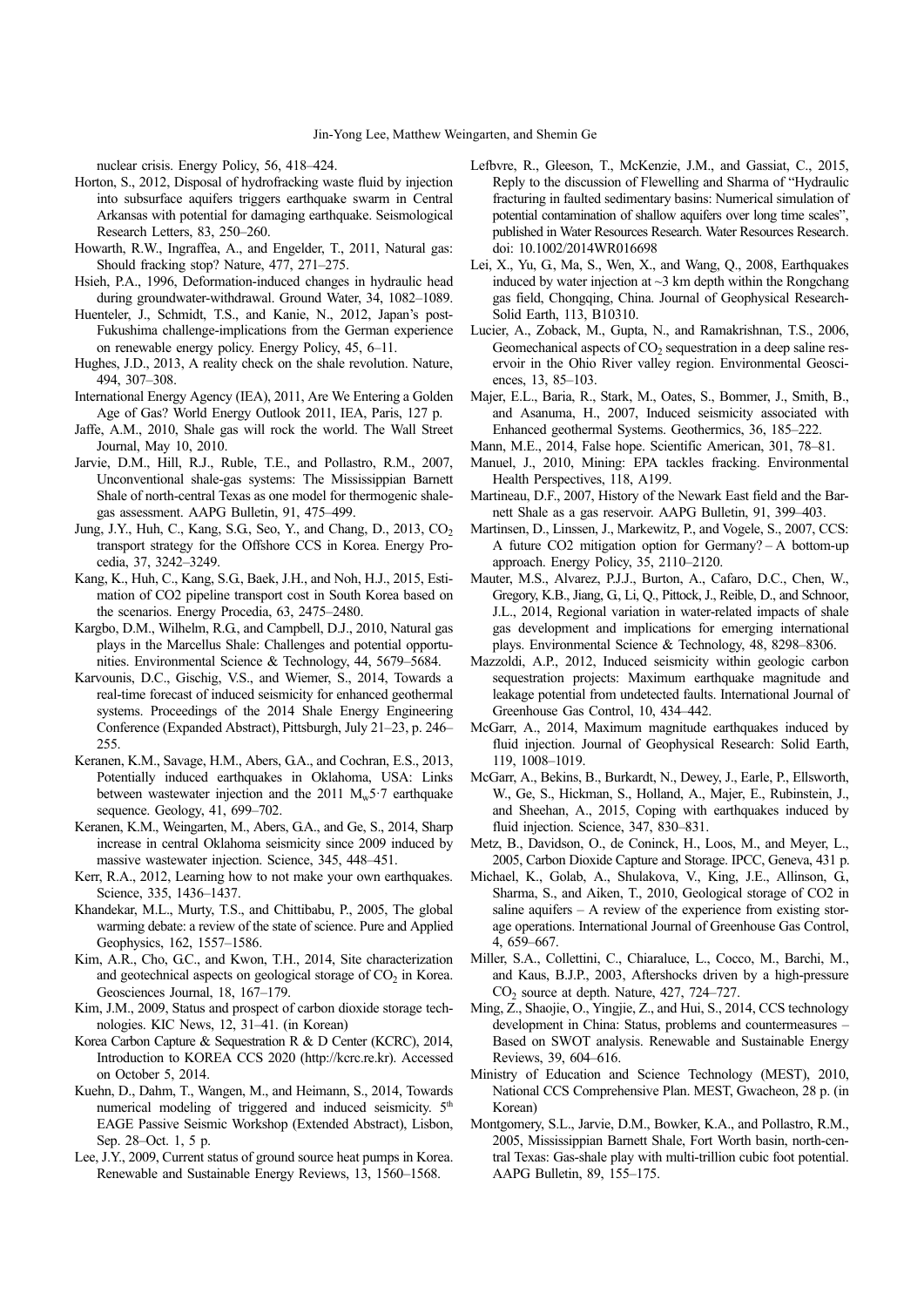- Mooney, C., 2011, The truth about fracking. Scientific American, 305, 80–85.
- Murray, B.C., Cropper, M.L., de la Chesnaye, F.C., and Reilly, J.M., 2014, How effective are US renewable energy subsidies in cutting greenhouse gases? The American Economic Review, 104, 569–574.
- National Academy of Sciences (NAS), 2013, Induced Seismicity Potential in Energy Technologies. The National Academies Press, Washington, D.C., 300 p.
- National Research Council (NRC), 1990, The Role of Fluids in Crustal Processes. National Academy Press, Washington, D.C., 196 p.
- Nicholson, C. and Wesson, R.L., 1990, Earthquake Hazard Associated with Deep Well Injection: A Report to the U.S. Environmental Protection Agency. U.S. Geological Survey (USGS) Bulletin 1951, USGS, Reston, 74 p.
- Nicol, A., Carne, R., Gerstenberger, M., and Christopersen, A., 2011, Induced seismicity and its implications for  $CO<sub>2</sub>$  storage risk. Energy Procedia, 4, 3699–3706.
- Nicot, J.P. and Scanlon, B.R., 2012, Water use for shale-gas production in Texas, U.S. Environmental Science & Technology, 46, 3580–3586.
- Onarheim, K., Mathisen, A., and Arasto, A., 2015, Barriers and opportunities for application of CCS in Nordic industry  $- A$  sectorial approach. International Journal of Greenhouse Gas Control, 36, 93–105.
- Park, J., Baek, K., Lee, M., and Wang, S., 2014, Physical property changes of sandstones in Korea derived from the supercritical  $CO<sub>2</sub>$ -sandstone-groundwater geochemical reaction under  $CO<sub>2</sub>$ sequestration condition. Geosciences Journal, 19, 313–324.
- Paustian, K., Vernon Cole, C., Sauerbeck, D., and Sampson, N., 1998, CO2 mitigation by agriculture: an overview. Climate Change, 40, 135–162.
- Patzek, T.W., Male, F., and Marder, M., 2013, Gas production in the Barnett Shale obeys a simple scaling theory. Proceedings of the National Academy of Sciences of the United States of America, 110, 19731–19736.
- Perkins, S., 2014, Geoscience: Fracking fundamentals. Nature, 507, 263–264.
- Railroad Commission of Texas (RRC), 2014, Texas Barnett Shale total natural gas production (http://www.rrc.state.tx.us). Accessed on October 3, 2014.
- Rubinstein, J.L., Ellsworth, W.L., McGarr, A., and Benz, H.M., 2014, The 2001–present induced earthquake sequence in the Raton Basin of Northern New Mexico and Southern Colorado. Bulletin of the Seismological Society of America. doi:10.1785/0120140009
- Seligsohn, D., Liu, Y., Forbes, S., Dongjie, Z., and West, L., 2010, CCS in China: Toward an Environmental, Health, and Safety Regulatory Framework. WRI Issue Brief, World Resources Institute, Washington, D.C., 28 p.
- Simon, J.A., 2014, Editor's perspective-An update on the hydraulic fracturing groundwater contamination debate. Remediation Journal, 24, 1–9.
- Smith, T., 2012, Environmental considerations of shale gas development. Chemical Engineering Progress, August, 53–59.
- Soeder, D.J. and Kappel, W.M., 2009, Water Resources and Natural Gas Production from the Marcellus Shale. USGS Fact Sheet 2009-3032, Baltimore, 6 p.
- Sorrell, S., Speirs, J., Bentley, R., Brandt, A., and Miller, R., 2010, Global oil depletion: A review of the evidence. Energy Policy, 38, 5290–5295.

Stateimpact, 2014a, Shale play: natural gas drilling in Pennsylvania

(http://stateimpact.npr.org). Accessed on October 3, 2014.

- Stateimpact, 2014b, Exploring the link between earthquakes and oil and gas disposal wells (http://stateimpact.npr.org). Accessed on October 6, 2014.
- Struchtemeyer, C.G., Davis, J.P., and Elshahed, M.S., 2011, Influence of the drilling mud formulation process on the bacterial communities in thermogenic natural gas wells of the Barnett Shale. Applied Environmental Microbiology, 77, 4744–4753.
- Srinivasan, S., 2009, The food v. fuel debate: A nuanced view of incentive structures. Renewable Energy, 34, 950–954.
- Szuromi, P., Jasny, B., Clery, D., Austin, J., and Hanson, B., 2007, Energy for the long haul. Science, 315, 781.
- The Yeongnamilbo, 2015, Potential of  $CO<sub>2</sub>$  storage into subsurface: First experiment in offshore Pohang. January 15, 2015. (in Korean)
- United States Department of Energy (USDOE), 2012, The United States 2012 Carbon Utilization and Storage Atlas (4<sup>th</sup> Edition). National Energy technology Laboratory, Albany, 129 p.
- United States Energy Information Administration (USEIA), 2011, Review of Emerging Resources: U.S. Shale Gas and Shale Oil Plays. USEIA, Washington, D.C., 82 p.
- United States Energy Information Administration (USEIA), 2013, Technically Recoverable Shale Oil and Shale Gas Resources: An Assessment of 137 Shale Formation in 41 Countries Outside the United States. USEIA, Washington, D.C., 730 p.
- United States Energy Information Administration (USEIA), 2014, Marcellus Region September 2014 Drilling Productivity Report (http://www.eia.gov). Accessed on October 3, 2014.
- United States Geological Survey (USGS), 2013, Map of Assessed Shale Gas in the United States, 2012. USGS, Reston, 16 p.
- United States Geological Survey (USGS), 2014, Graph of the number of Oklahoma earthquakes 1978 to present (http://earthquake. usgs.gov/). Accessed on October 1, 2014.
- United States Geological Survey (USGS), 2015, Oklahoma earthquake information (http://earthquake.usgs.gov/). Accessed on January 21, 2015.
- Vengosh, A., Warner, N., Jackson, R., and Darrah, T., 2013, The effects of shale gas exploration and hydraulic fracturing on the quality of water resources in the United States. Procedia Earth and Planetary Science, 7, 863–866.
- Verdon, J.P., 2014, Significance for secure  $CO<sub>2</sub>$  storage of earthquakes induced by fluid injection. Environmental Research Letters, 9, 064022.
- Vidic, R.D., Brantley, S.L., Vandenbossche, J.M., Yoxtheimer, D., and Abad, J.D., 2013, Impact of shale gas development on regional water quality. Science, 340. DOI: 10.1126/science.1235009
- Wang, C., Wang, F., Du, H., and Zhang, X., 2014, Is China really ready for shale gas revolution – Re-evaluating shale gas challenges Environmental Science & Policy, 39, 49–55.
- Wang, Q., Chen, X., Jha, A.N., and Rogers, H., 2014, Natural gas from shale formation-The evolution, evidences and challenges of shale as revolution in United States. Renewable and Sustainable Energy Reviews, 30, 1–28.
- Wang, Z. and Krupnick, A., 2013, US Shale Gas Development: What Led to the Boom? Resources for the Future, Washington, D.C., 14 p.
- Westcott, P.C., 2007, Ethanol Expansion in the United States: How Will the Agricultural Sector Adjust? FDS-07D-01, USDA, Economic Research Service, Washington, D.C., 18 p.
- Yamasaki, A., 2003, An overview of  $CO<sub>2</sub>$  mitigation options for global warming-Emphaszing  $CO<sub>2</sub>$  sequestration options. Journal of Chemical Engineering of Japan, 36, 361–375.
- Yang, H., Flower, R.J., and Thompson, J.R., 2013, Shale-gas plans